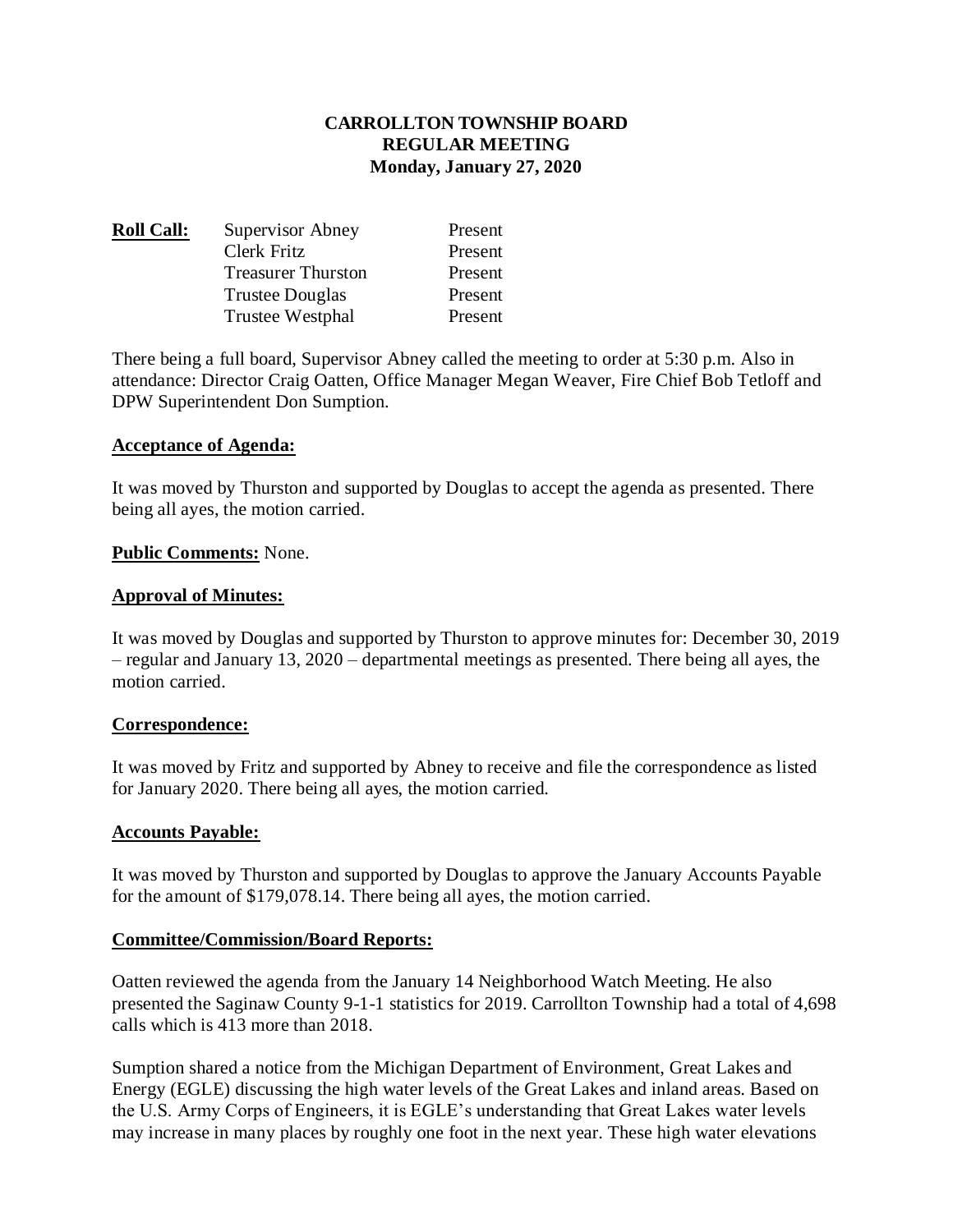can affect discharges from municipal wastewater treatment plants and sewer lines. Sumption asked Weaver if she would share the information on the Township's Facebook page to educate residents that when rain events occur, these current high water levels cause flooding because there is nowhere for the storm water to go. Discussion followed.

# **Pending Business:**

Oatten informed the board that he had met with two current Township employees about the vacant Code Enforcement Officer position. They have declined to apply, so he would like to publicly advertise. Discussion followed. It was board consensus to post the full-time position at the current hourly rate of \$13.58.

Oatten stated that the 2020 allocation from the Saginaw County Road Commission was \$43,959.61. The Township has two years to expend those funds on road improvements. Loren Fischer, Co-Chairman of the Carrollton Area Vehicular Surfaces (C.A.V.S.) Improvement Committee arrived at the meeting and board members asked him to speak about the committee's plans.

Loren Fischer, 833 Mapleridge, introduced himself to the board members. He explained that the C.A.V.S. Improvement Committee is a group of Township residents that are promoting the Road Improvement Millage Proposition that will be on the March 10, 2020 election ballot. He also stated that the committee has a Facebook page and their next meeting was scheduled for January 30, 2020 at 6pm at the Carrollton Middle School Library.

Oatten informed the board that he had contacted Piper Management Group, owners of Carrollton Village, reference the tax exemption ordinance changes that they were requesting. Oatten asked them to contact the Township's attorney directly. He would update the board as soon as he heard back from them.

## **New Business:**

It was moved by Abney and supported by Westphal to approve the 2020 Agreement for Services with Saginaw Future, Inc. (copy attached) for the amount of \$1,800. There being all ayes, the motion carried.

It was moved by Douglas and supported by Abney to adopt Resolution #2020-01 asking Carrollton Township Residents to Become Informed and Vote Yes on the Road Millage Proposition March 10, 2020 (copy attached).

| Roll call: | Abney    | Yes |
|------------|----------|-----|
|            | Thurston | Yes |
|            | Douglas  | Yes |
|            | Westphal | Yes |
|            | Fritz    | Yes |

There being all ayes, the resolution was adopted.

# **Public Comments:** None.